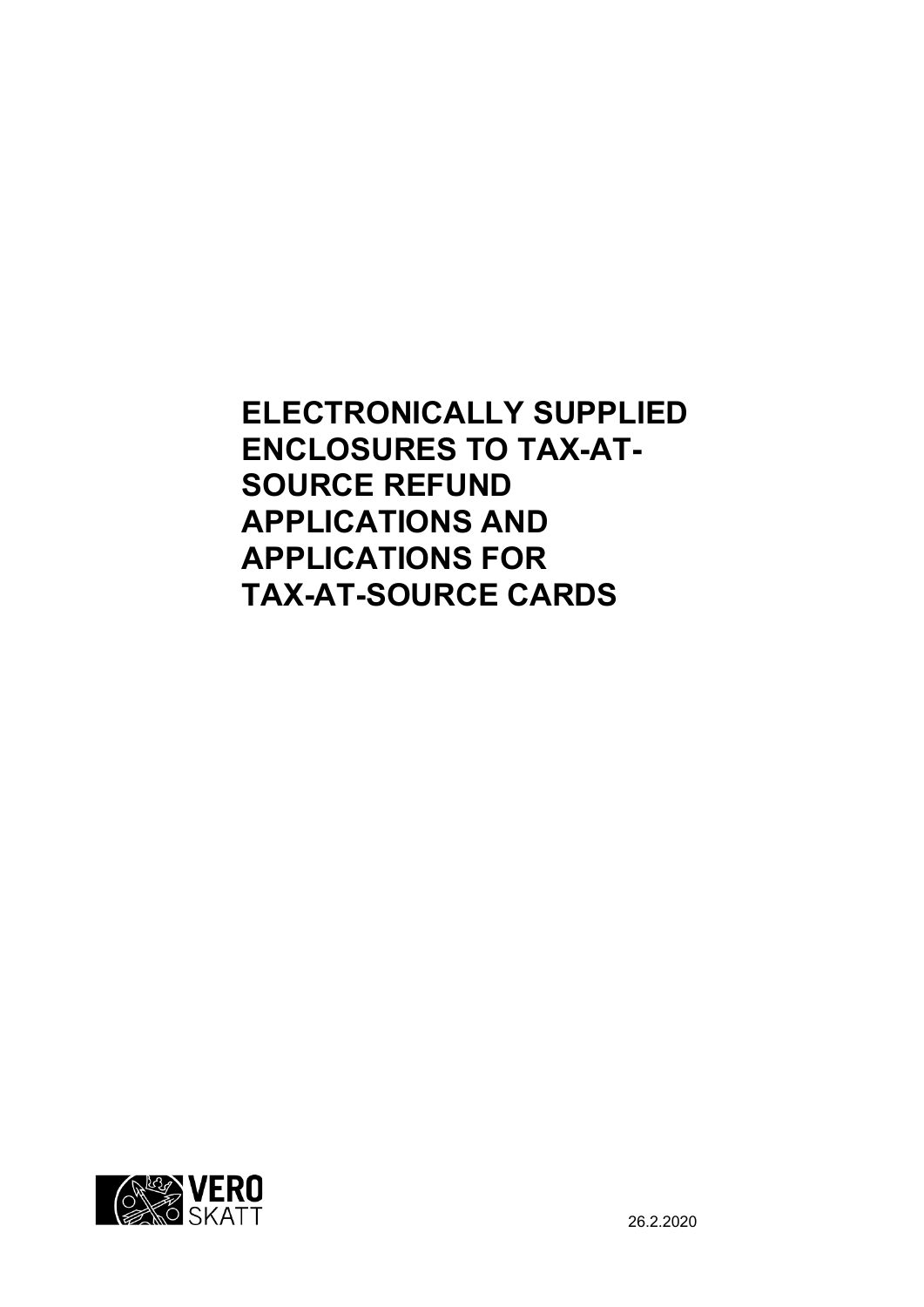## **Table of contents**

| 3.1 Refund applications for tax at source on dividend, interest and royalty income3<br>3.2 Applications for a tax-at-source card for dividend, interest and royalty income  4 |  |  |
|-------------------------------------------------------------------------------------------------------------------------------------------------------------------------------|--|--|
|                                                                                                                                                                               |  |  |
|                                                                                                                                                                               |  |  |

# **Information on changes**

| <b>Date</b> | <b>Version</b> | <b>Description</b>                |
|-------------|----------------|-----------------------------------|
| 14.02.2020  | 1.0            | First version published           |
| 26.02.2020  | 1.01           | Minor changes in attachment names |

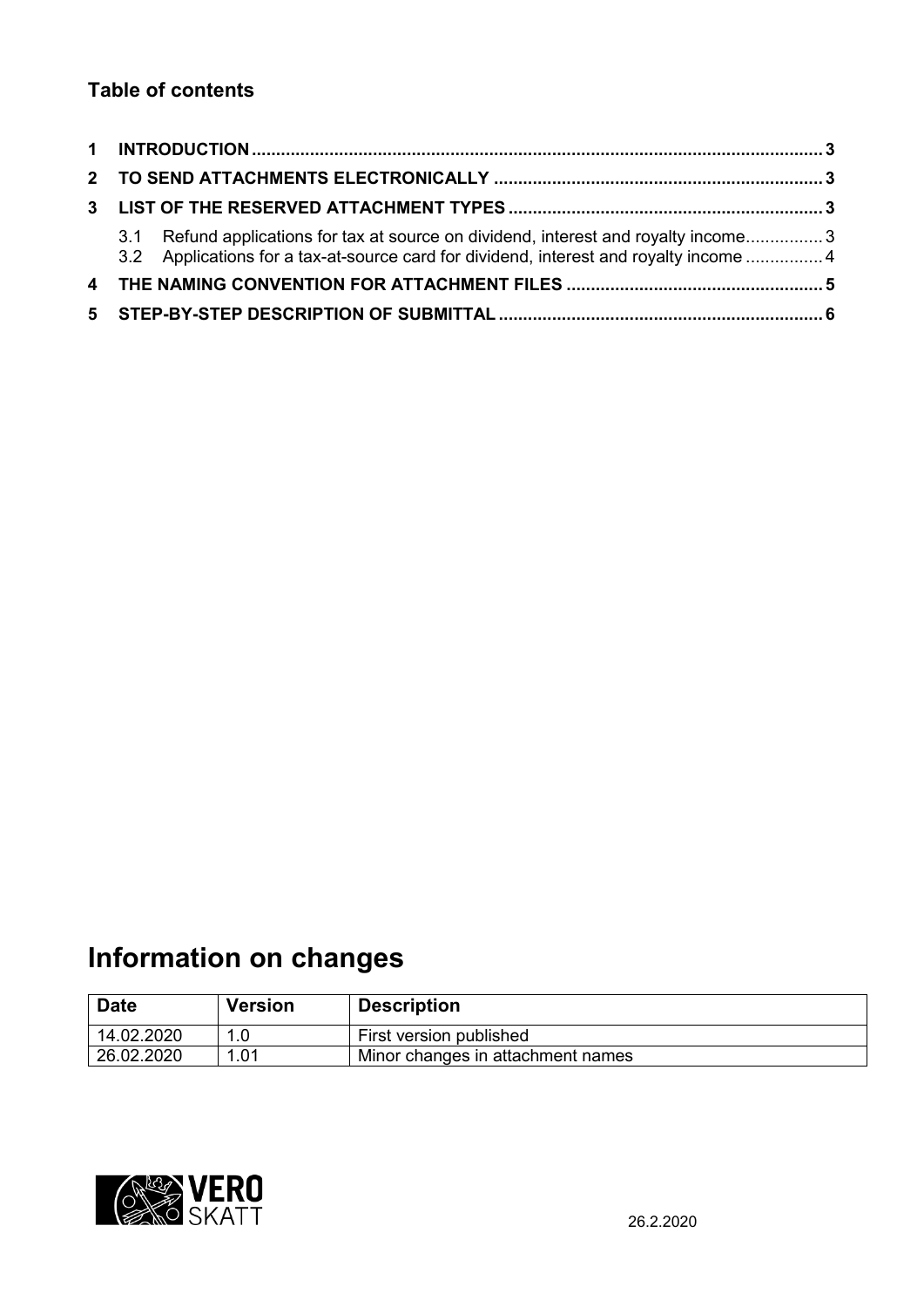## <span id="page-2-0"></span>**1 INTRODUCTION**

This guidance is for filers of applications for refunds of tax at source and applications for tax-at-source cards in XML format on behalf of multiple applicants. The guidance provides specific instructions for sending enclosures – attachment files – electronically through the www.ilmoitin.fi website.

Every application must be enclosed with at least one of the types of attachments listed below in section 3.

For more information on the applications in XML format, see the technical instructions for *Application for refund of tax withheld at source on dividends, interest and royalties* and *Foreign corporation's tax-at-source card application for dividend, interest and royalty income*.

## <span id="page-2-1"></span>**2 TO SEND ATTACHMENTS ELECTRONICALLY**

Enclosures to refund applications and tax-at-source card applications for dividend, interest and royalty income can be sent through the Ilmoitin.fi website. They can be sent as attachment files in PDF format. The only format for attachment files is PDF. Files that are not in PDF format, should be converted to PDF with the 'Print to pdf' function. Filers that send attachments must have already sent the application, and consequently there is an ApplicationId in existence, relating to a specific application that can be found in Ilmoitin.fi. The attachment file will be linked to that application.

Special consideration must be given to the filename when you submit an attachment file. The filename should match the contents of the file. Please note that Ilmoitin.fi does not run a check process that would examine the contents of submitted attachment files.

## <span id="page-2-2"></span>**3 LIST OF THE RESERVED ATTACHMENT TYPES**

The naming convention for various types of attachment files does not allow the space character; instead, enter and underscore ' ' between the words of a filename, e.g. Kaupparekisteriote tai vastaava.

#### <span id="page-2-3"></span>**3.1 Refund applications for tax at source on dividend, interest and royalty income**

- Power of attorney
	- $\circ$  this attachment is a signed power of attorney, issued by the corporate entity being the applicant, to the corporate entity's representative indicated in the application
- Trade\_register\_extract\_or\_equivalent
	- o this attachment only for corporate entities
	- $\circ$  if the person who has signed the power of attorney has done so on the corporate entity's = applicant's behalf, you must enclose a trade register extract or a similar document that proves that this person has the right to sign for the company
- Certificate of residence or equivalent
	- $\circ$  this attachment is a certificate, issued by a public authority in the applicant's country of tax residence, confirming the applicant's tax residency in the country where the applicant claims to have been resident during the years when dividends have been paid; such a certificate cannot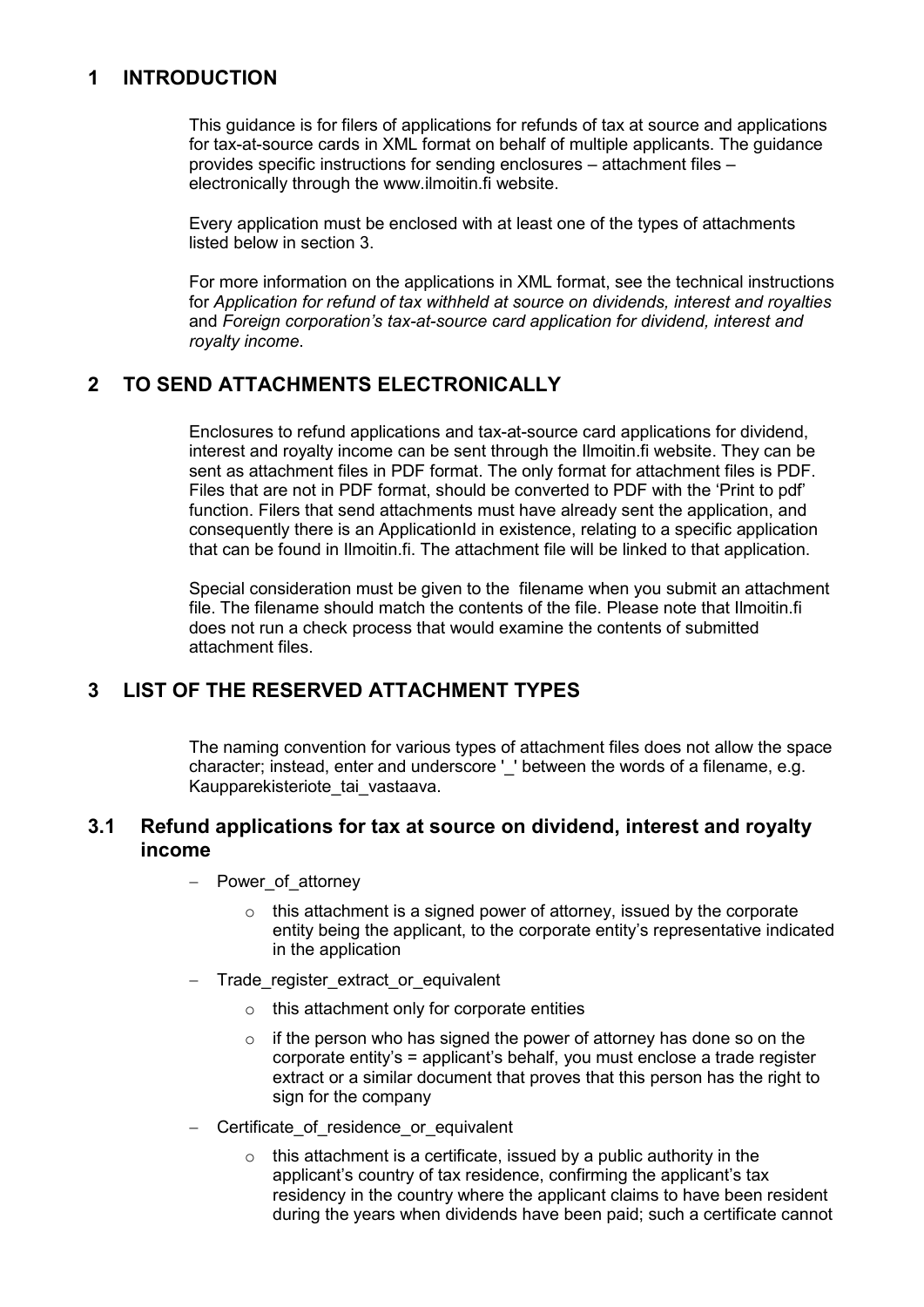be replaced by another type of registration certificate unless the applicant cannot receive a proper certificate of tax residence

- Voucher
	- $\circ$  this attachment is a receipt or voucher, issued by the bank or other intermediary, proving that the income was paid, acceptable alternatives to such receipts/vouchers are e.g. a list of income payments, endorsed by the bank or intermediary
- Grounds for application
	- o this attachment only for corporate entities
	- $\circ$  this attachment should be submitted in case the reason for the application is "EU law" or "other reason"; further explanation must be enclosed as to why tax at source had been withheld excessively, and as to why there should be a refund of that tax
- Fund prospectus
	- o this attachment only for corporate entities
	- $\circ$  this attachment should be submitted in case the reason is "EU law" or "other reason", and the applicant is an investment fund or some other comparable fund entity. There should be a prospectus of the fund enclosed, relating to the fiscal years when the dividends had been paid
- Other
	- o this attachment type is "other", i.e. other than the above. For example, a written account that explains the applicant's circumstances, etc.
	- $\circ$  if you enclose an attachment file that falls in the "other/muu" category, its filename must describe its contents. For example: WHT\_6606611- 7\_2020\_010101\_Other\_written\_account\_1.pdf
		- maximum character length for the words that describe the content of the attachment is 40 characters; alphabetic and numeric characters are permitted, instead of spaces between words use underscores ' '

#### <span id="page-3-0"></span>**3.2 Applications for a tax-at-source card for dividend, interest and royalty income**

Corporate entities are the only filers of applications for tax-at-source cards and enclosures to them.

- Power of attorney
	- $\circ$  this attachment is a signed power of attorney, issued by the applicant to the representative indicated in the application
- Trade register extract or equivalent
	- $\circ$  if the person who has signed the power of attorney has done so on the corporate entity's = applicant's behalf, you must enclose a trade register extract or a similar document that proves that this person has the right to sign for the company
- Certificate of residence or equivalent
	- $\circ$  this attachment is a certificate, issued by a public authority in the applicant's country of tax residence, confirming the applicant's tax residency in the country where the applicant claims to have been resident during the years concerned; such a certificate cannot be replaced by another type of registration certificate unless the applicant cannot receive a proper certificate of tax residence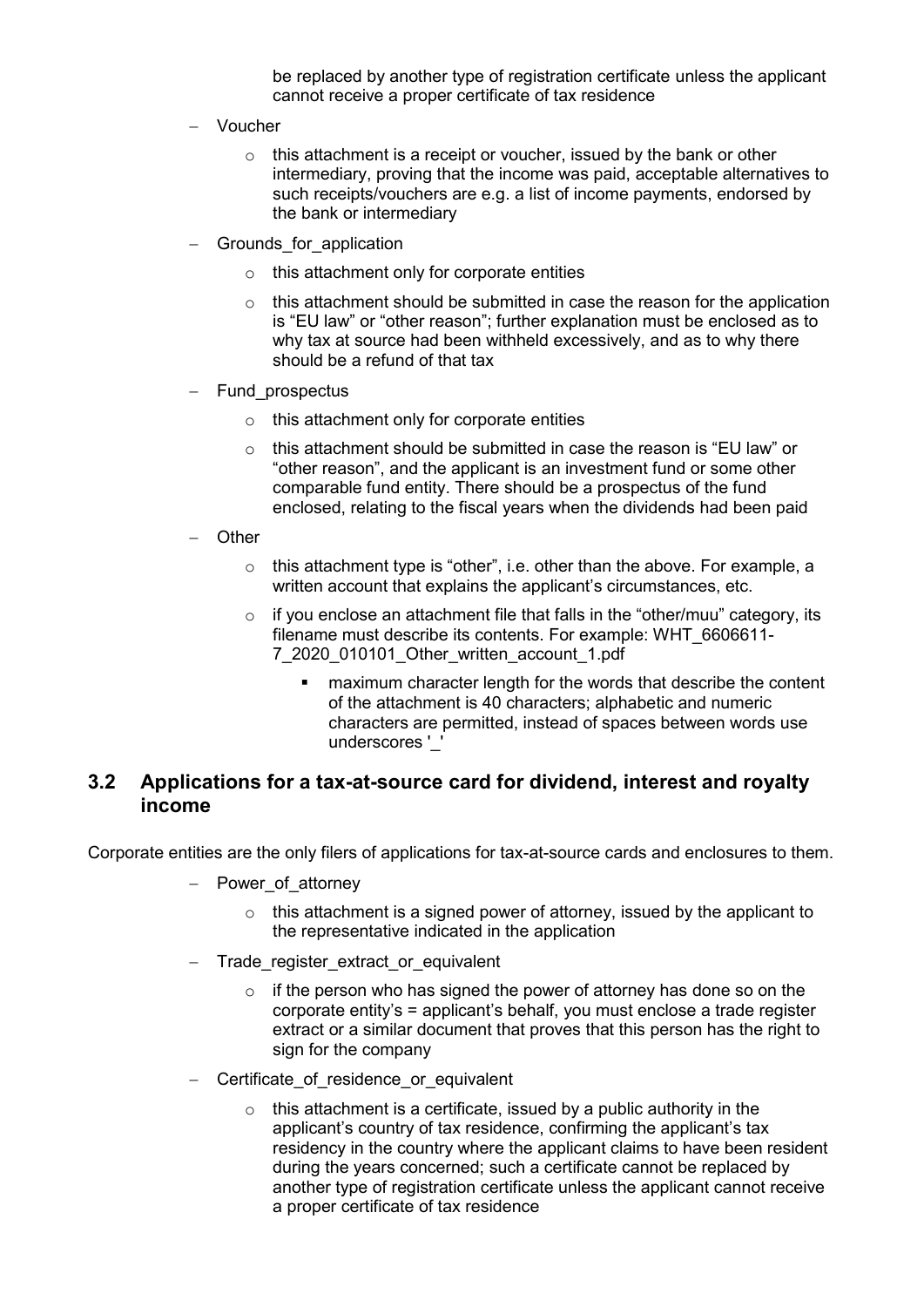- Grounds for application
	- $\circ$  this attachment should be submitted in case the reason for the application is "EU law" or "other reason"; further explanation must be enclosed as to why the desired percentage rate of tax is requested
- Fund\_prospectus
	- $\circ$  this attachment should be submitted in case the reason is "EU law" or "other reason", and the applicant is an investment fund or some other comparable fund entity. There should be a prospectus of the fund enclosed, relating to the most recent fiscal year
- Proof of purchase
	- $\circ$  this attachment is a certificate that proves the ownership by the corporate entity of the Finnish company's shares, as indicated in the application. For example, a receipt, confirmation, etc. issued by the intermediary, proving that shares had been bought; a certified photocopy of a statement of account, showing the transactions in the applicant's book-entry account; the document(s) should show all of the Finnish payors whose shares the applicant owns at the time of application
- **Other** 
	- $\circ$  this attachment type is "other", i.e. other than the above. For example, a written account that explains the applicant's circumstances, etc.
	- $\circ$  if you enclose an attachment file that falls in the "other/muu" category, its filename must describe its contents. For example: TAS\_6606611- 7\_2020\_010101\_Other\_written\_account\_1.pdf
		- **EXED** maximum character length for the words that describe the content of the attachment is 40 characters; alphabetic and numeric characters are permitted, instead of spaces between words use underscores ' '

#### <span id="page-4-0"></span>**4 THE NAMING CONVENTION FOR ATTACHMENT FILES**

When you send enclosures/attachment files falling into the LÄVE category, they must have correct filenames. The Ilmoitin.fi gateway site does not add names to any attachment files or enclosures.

It is permissible to send multiple attachments for one applicant. The filename must contain an ApplicationId to identify the previously submitted application that the attachment file is an enclosure to. The system must be able to find that ApplicationId stored in Ilmoitin.fi.

In accordance with the Naming Convention, an acceptable filename comprises the following elements:

- Type of application
	- $\circ$  WHT = Enclosure to a Refund application for tax at source on dividends
	- $\circ$  TAS = Enclosure to an Application for a tax-at-source card
- IN/TIN
	- $\circ$  this is the IN/TIN of the organisation/corporate entity being the applicant, or the IN/TIN of an individual applicant
- Year